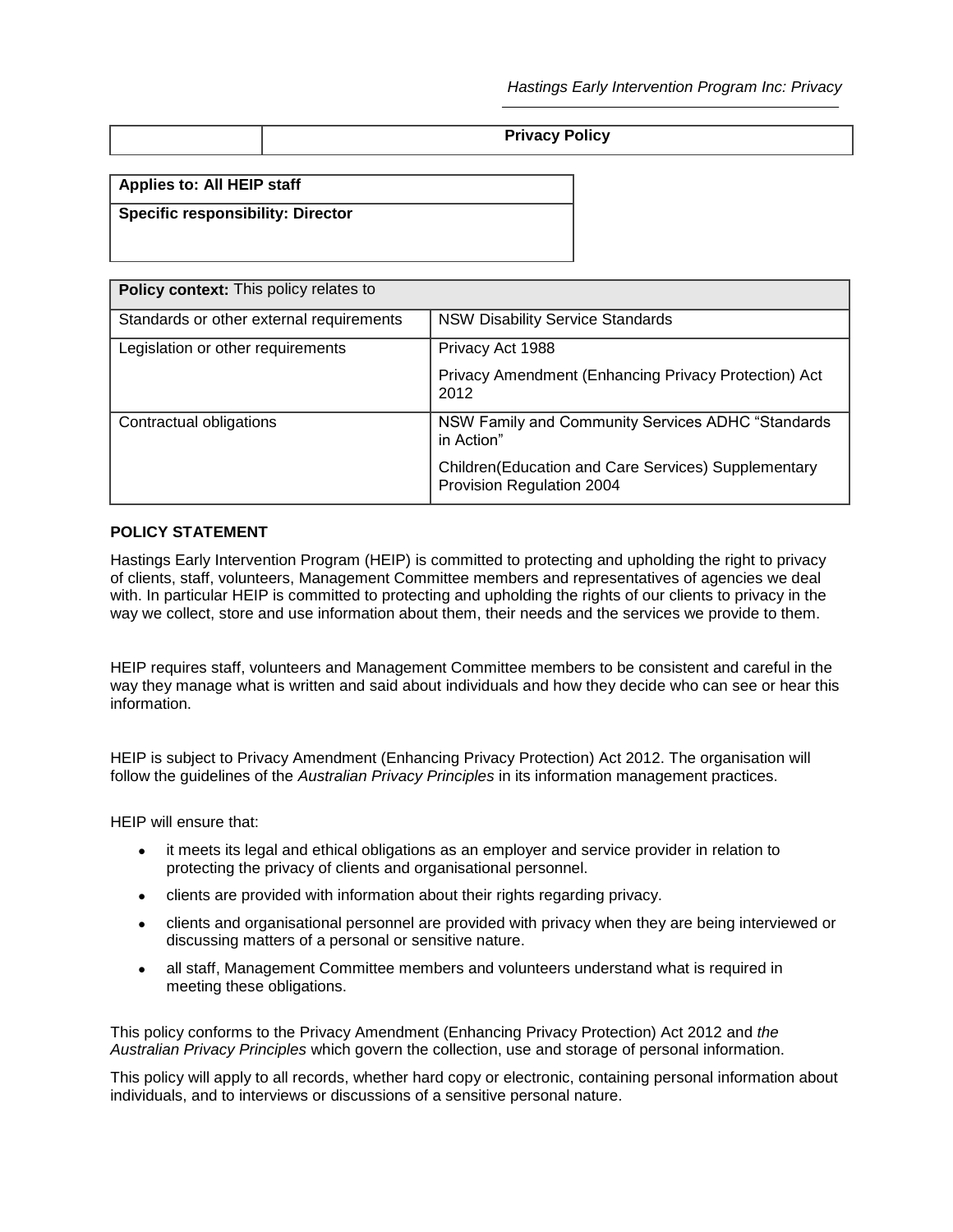## **WHAT IS PERSONAL INFORMATION**

When used in this policy, the term "personal information" has the meaning given to it in the Act. In general terms, it is any information that can be used to personally identify clients. This may include (but is not limited to) name, age, gender, postcode and contact details (including phone numbers and email addresses) and possibly financial information, including credit card or bank account information. If the information we collect personally identifies clients, or clients are reasonably identifiable from it, the information will be considered personal information.

## **WHAT PERSONAL INFORMATION DO WE COLLECT AND HOLD**

We may collect the following types of personal information:

- names:
- mailing and/or street address;
- email address:
- telephone number;
- age or birth date;
- profession, occupation or job information/location;
- details of the client's medical and educational status;
- information provided to us through our client surveys:
- financial information regarding bank accounts, credit cards, etc when paying fees via direct bank deposit or EFTPOS facilities.

## **HOW WE COLLECT AND HOLD PERSONAL INFORMATION**

We collect personal information directly from clients unless it is unreasonable or impractical to do so. We do this in ways including:

- through families or another agency providing information upon referral;
- through families completing enrolment forms; and
- during conversations between clients and our staff.

We may also collect personal information from third parties including referral agencies.

We hold personal information in the following ways:

- Child paper files that are locked in filing cabinets & only accessible to relevant HEIP staff.
- Computer files that are protected by firewalls, password access and secure servers.

### **WHY DO WE COLLECT, HOLD, USE AND DISCLOSE PERSONAL INFORMATION**

The primary purpose for which we collect information about clients is to enable us to perform our business activities and functions and to provide best possible quality of client service. We collect, hold, use and disclose personal information for the following purposes:

- to provide clients with news, information or advice about our existing and new services;
- to communicate with clients including by email, mail or telephone;
- to manage and enhance our services;
- to personalise and customise client services;
- to verify the identity of clients;
- for our administrative, promotional, planning, service development, quality control and research purposes;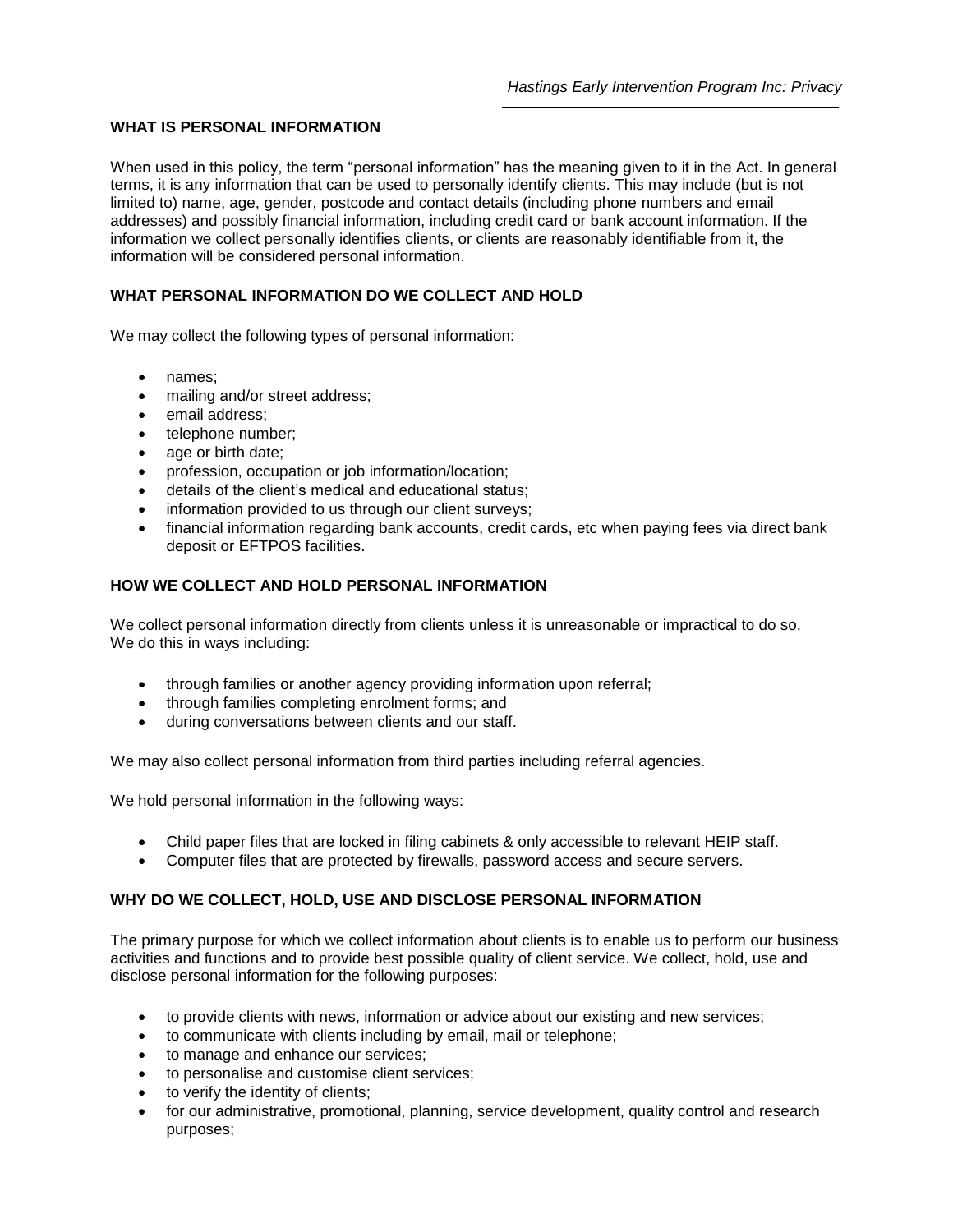- to provide client updated personal information to us;
- to investigate any complaints about or made by clients;
- as required or permitted by any law (including the Privacy Act).

Personal information will not be shared, sold, rented or disclosed other than as described in this Privacy Policy.

## **WHAT HAPPENS IF WE CAN'T COLLECT PERSONAL INFORMATION**

If clients do not provide us with the personal information described in this policy, some or all of the following may happen:

- We may not be able to provide clients with information about services that may be suitable to them; or
- We may not be able to provide clients with the services they requested, either to the same standard, or at all.

## **HOW DO WE DISCLOSE PERSONAL INFORMATION**

We may disclose client personal information to:

- our staff who provide a direct service to the client;
- specific third parties authorised by the client to receive information held by us (eg. Early childhood centre, therapist, school);
- Ageing, Disability & Home Care and Department of Education & Communities funding reporting requirements;
- as required or permitted by any law (including the Privacy Act).

### **PROMOTIONAL MATERIALS**

We may send clients communications and information about services that we consider may be of interest to them. These communications may be sent in various forms, including mail, SMS or email. If clients indicate a preference for a method of communication, we will endeavour to use that method whenever practical to do so.

In addition, at any time, clients may opt-out of receiving promotional communications from us by contacting us. We will then ensure that the client's name is removed from our mailing list. We do not provide client personal information to other organisations for the purposes of direct marketing.

If clients receive communications from us that they believe have been sent to them other than in accordance with this policy, or in breach of any law, they should contact us.

## **ACCESSING AND CORRECTING CLIENT PERSONAL INFORMATION**

Clients may request access to any personal information we hold about them at any time by contacting us. Where we hold information that clients are entitled to access, we will try to provide them with suitable means of accessing it (for example, by mailing or emailing it). We may need to refuse access if granting access would interfere with the privacy of others, or if it would result in a breach of confidentiality. If that happens, we will give clients written reasons for any refusal.

If clients believe that personal information we hold about them is incorrect, incomplete or inaccurate, then they may request us to amend it. We will consider if the information requires amendment. If we do not agree that there are grounds for amendment, then we will add a note to the personal information stating that they disagree with it.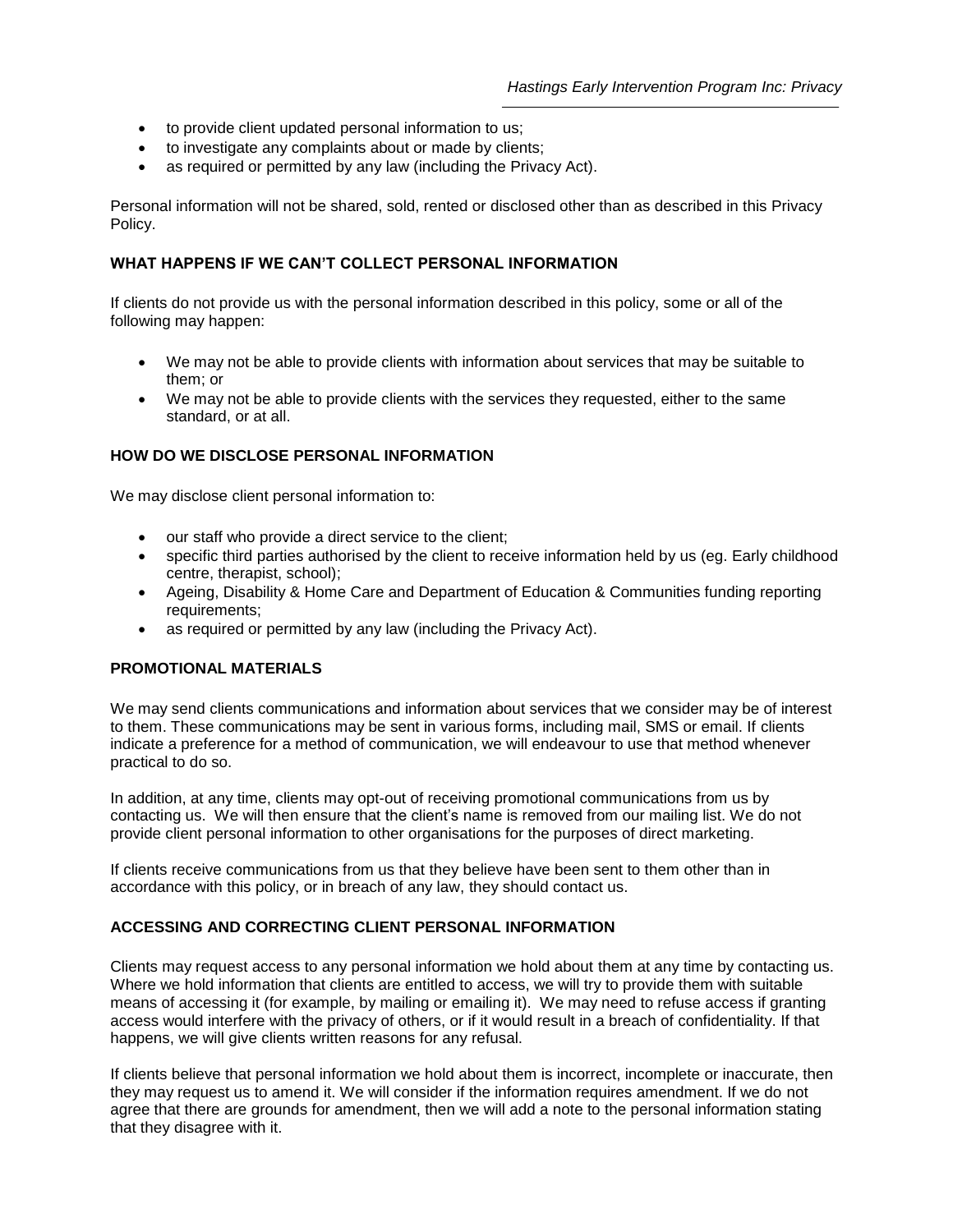# **'COOKIES'**

HEIP has a website that provides information regarding the organisation and the services it provides. HEIP does not collect personal information or anonymous data relating to activity on our website (including IP addresses) via 'cookies'.

## **HOW CLIENTS CAN COMPLAIN ABOUT A BREACH OF PRIVACY**

If clients believe their privacy has been breached by us, have any questions or concerns about our Privacy Policy they should contact us using the contact information below and provide details of the incident so that we can investigate it.

Complaints can be made:

Verbally - by speaking to a staff member or the Director in person or by phone. In Writing - on the "*We Welcome Your Feedback"* form *(*found next to the Suggestion Box in the HEIP

foyer and place it in box or hand it to a staff member*)*, in a letter or via email to heipinc@midcoast.com.au

We have a formal procedure for investigating and dealing with privacy breaches. We will respond to a complaint within 1-5 days. We will:

- · Record the complaint on our form.
- · Seek clarification and investigate the complaint.
- · Work with the client to identify solutions.
- · Record these outcomes.
- · Provide the client with a copy of this documentation
- · Review the client's satisfaction with the outcomes after 10 days.

It will be decided at this review whether the complaint has been resolved to the client's satisfaction or if we need to seek other solutions or have the complaint reviewed by the Management Committee.

Please contact our Privacy Officer/Director at: Hastings Early Intervention Program Munster Street (PO Box 5699) Port Macquarie NSW 2444 Tel: 02 6583 8238 Email: heipinc@midcoast.com.au

## **DISCLOSURE OF PERSONAL INFORMATION OUTSIDE AUSTRALIA**

We will not disclose client personal information to entities located outside of Australia.

### **SECURITY**

We will take all reasonable steps to protect the personal information that we hold from misuse, loss, or unauthorised access, including by means of firewalls, password access and secure servers.

If a client suspects any misuse or loss of, or unauthorised access to, their personal information, clients should let us know immediately.

### **LINKS**

Our website may contain links to other websites operated by third parties. We make no representations or warranties in relation to the privacy practices of any third party website and we are not responsible for the privacy policies or the content of any third party website. Third party websites are responsible for informing clients about their own privacy practices.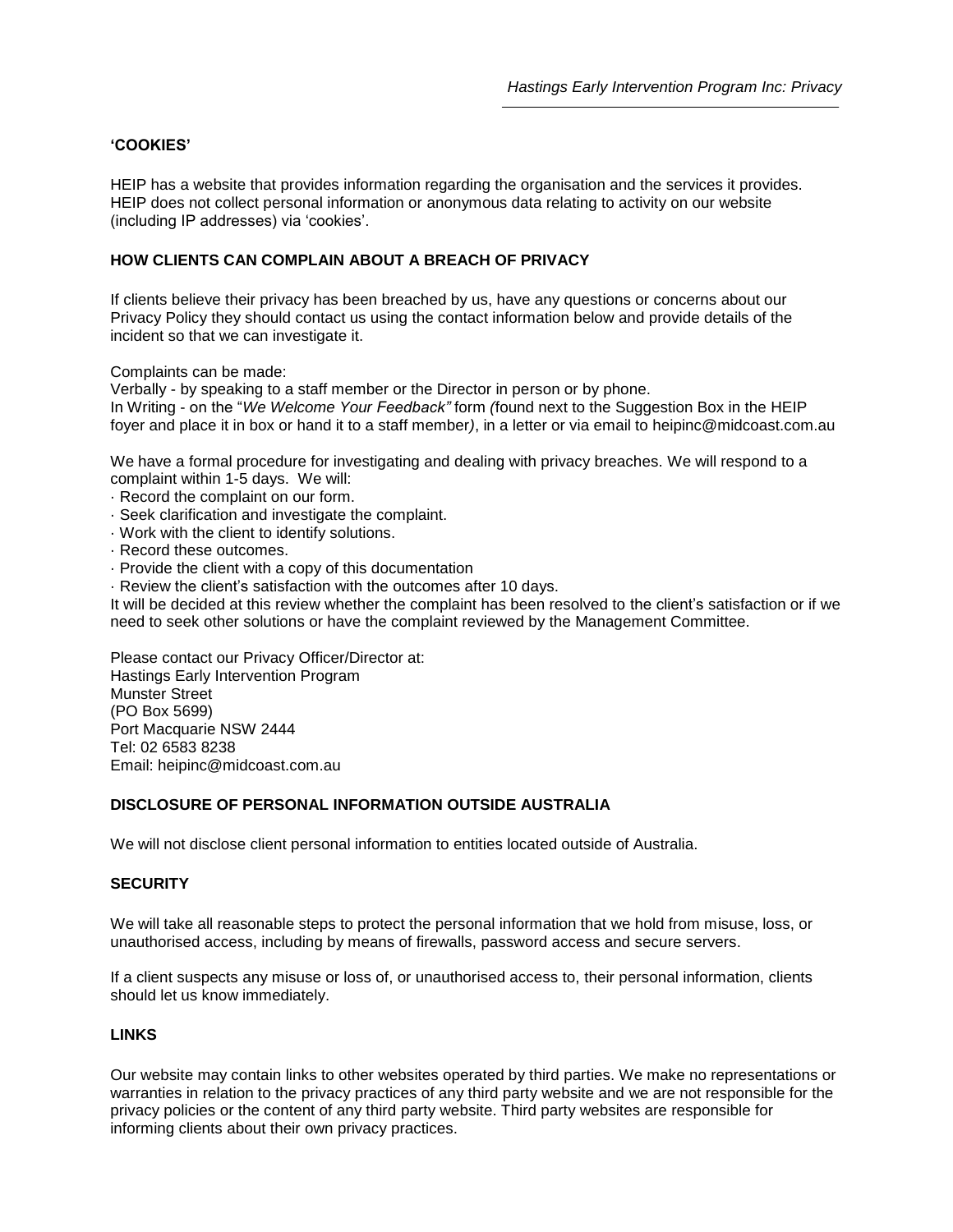## **CHANGES TO OUR PRIVACY POLICY**

We may change this privacy policy from time to time. Any updated versions of this privacy policy will be posted on our website. This privacy policy was last updated in May 2014.

## **PROCEDURES**

### **Dealing with personal information**

In dealing with personal information, HEIP staff will:

- ensure privacy for clients, staff, volunteers or Management Committee members when they are being interviewed or discussing matters of a personal or sensitive nature
- only collect and store personal information that is necessary for the functioning of the organisation and its activities
- use fair and lawful ways to collect personal information
- collect personal information only by consent from an individual
- ensure that people know what sort of personal information is held, what purposes it is held it for and how it is collected, used, disclosed and who will have access to it
- ensure that personal information collected or disclosed is accurate, complete and up-to-date, and provide access to any individual to review information or correct wrong information about themselves
- take reasonable steps to protect all personal information from misuse and loss and from unauthorised access, modification or disclosure
- destroy or permanently de-identify personal information no longer needed and/or after legal requirements for retaining documents have expired.

### **Responsibilities for managing privacy**

- All staff will sign a "Staff Privacy and Confidentiality Agreement" upon commencement of employment at HEIP.
- All staff are responsible for the management of personal information to which they have access, and in the conduct of research, consultation or advocacy work.
- The Director is responsible for content in HEIP publications, communications and web site and must ensure the following:
	- appropriate consent is obtained for the inclusion of any personal information about any individual including HEIP personnel
	- information being provided by other agencies or external individuals conforms to privacy principles
	- that the website contains a Privacy statement that makes clear the conditions of any collection of personal information from the public through their visit to the website.
- The Director is responsible for safeguarding personal information relating to HEIP staff, Management Committee members, volunteers, contractors and HEIP members.
- **The Privacy Contact Officer:** The Privacy Contact Officer will be the Director. The Director will be responsible for:
	- ensuring that all staff are familiar with the Privacy Policy and administrative procedures for handling personal information
	- ensuring that clients and other relevant individuals are provided with information about their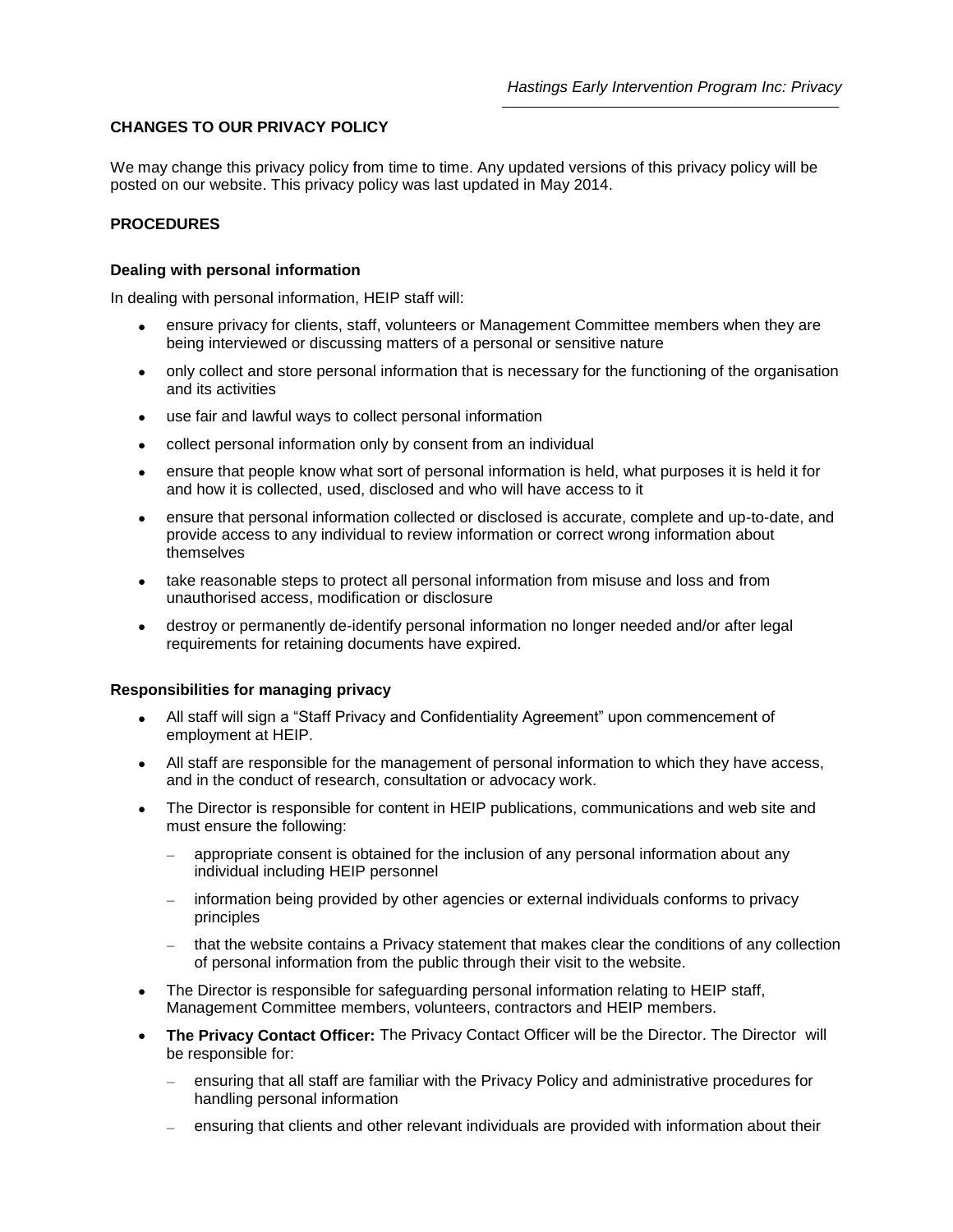rights regarding privacy

handling any queries or complaint about a privacy issue

## **Privacy information for clients**

At enrolment HEIP staff will ensure that clients will be told what information is being collected, how their privacy will be protected and their rights in relation to this information. The "Your Information – It's Private" brochure and "Client Files" flyer will be given to all new clients. The HEIP privacy information will also be included on the HEIP website.

### **Privacy for interviews and personal discussions**

To ensure privacy for clients or staff when discussing sensitive or personal matters, the organisation will provide the following relevant provisions, subject to HEIP policies and procedures:

- A private interview place (eg. Sensory Room)
- Private desk and phone where phone calls may be made by staff discussing clients.
- Home visits.

### **Client Participants in research projects**

People being invited to participate in a research project must be:

- given a choice about participating or not
- given the right to withdraw at any time
- informed about the purpose of the research project, the information to be collected, and how information they provide will be used.
- given copies of any subsequent publications.

The collection of personal information will be limited to that which is required for the conduct of the project. Individual participants will not be identified. Organisational participants in research projects will generally be identified in HEIP research, unless the nature of a particular project requires anonymity or an organisation specifically requests it.

### **DOCUMENTATION**

| Documents related to this policy                           |                                            |  |  |  |  |
|------------------------------------------------------------|--------------------------------------------|--|--|--|--|
| <b>Related policies</b>                                    | Access to Confidential Information         |  |  |  |  |
|                                                            | <b>Client Records</b>                      |  |  |  |  |
|                                                            | Confidentiality                            |  |  |  |  |
| Forms, record keeping or other<br>organisational documents | "Your Information - It's Private" brochure |  |  |  |  |
|                                                            | "Client Files" flyer                       |  |  |  |  |

| Reviewing and approving this policy |                    |                             |  |  |  |
|-------------------------------------|--------------------|-----------------------------|--|--|--|
| Frequency                           | Person responsible | Approval                    |  |  |  |
| Reviewed yearly                     | Director           | <b>Management Committee</b> |  |  |  |